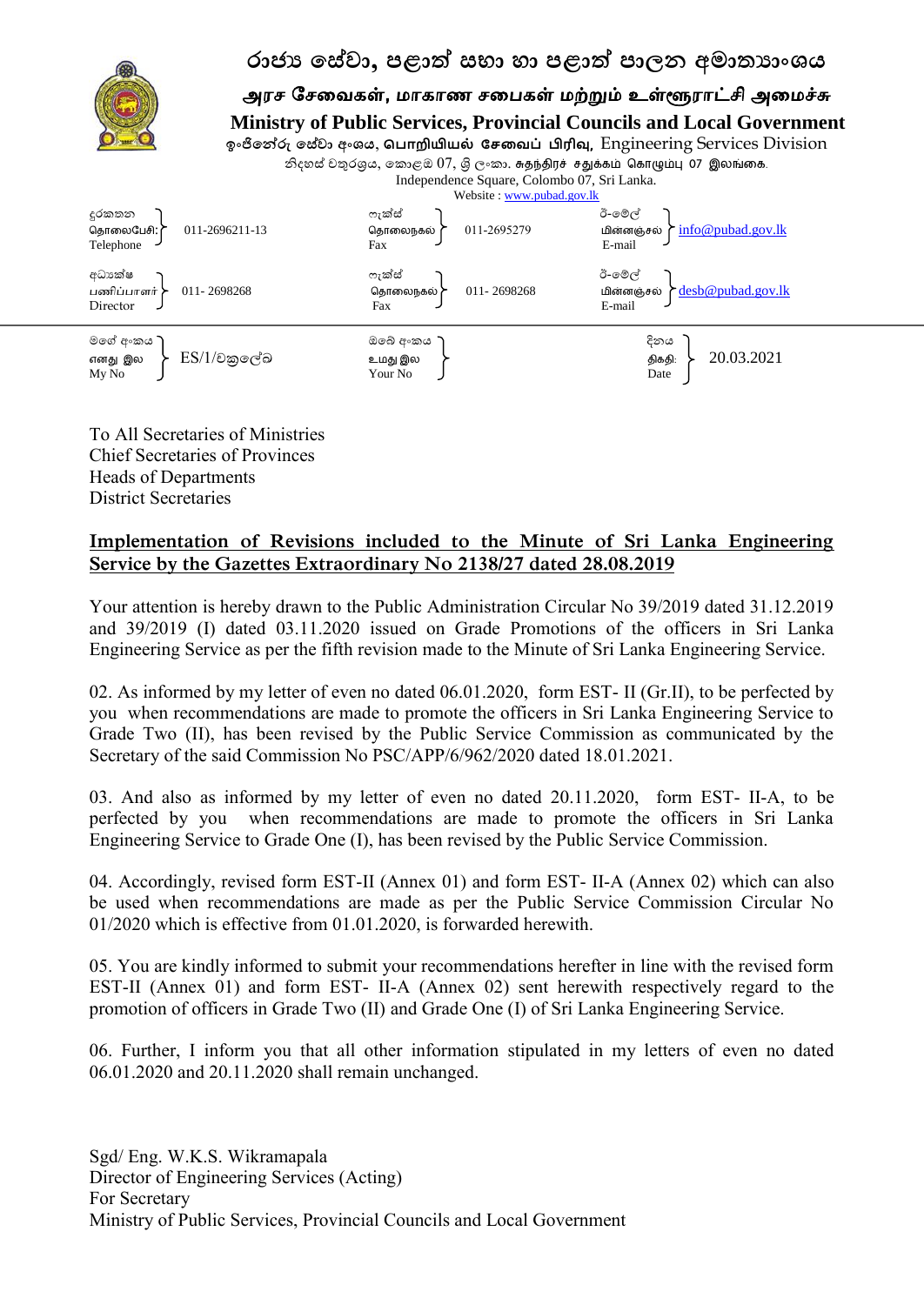## EST – II

## **PROMOTION TO GRADE II**

| S/No | Name | Number<br>$\sum_{i=1}^{n}$ | of appointment to Gr. III<br>Date | duties<br>of assuming<br>Date | confirmation<br>$\sigma f$<br>Date | of PubAD<br>of PubAD<br>$1.2, 1.3$ ) or service<br>which<br>officers<br>Circular 39/2019 under<br>promote<br>provisions,<br>section (sec.1.1, 1.2,1.<br>Minute<br>$\mathtt{c}$<br>recommended<br>which<br>Under | Extended probation period<br>(Ecode11:9,11:10 or PSC<br>rules110,111) | $\sigma$<br>date<br>$\otimes$<br>of passing $1^{st}$ EB $\delta$<br>passing $1^{st}$ EB<br>date<br>Due | Due date of passing other official<br>language &date of passing other<br>official language | be added (If<br>t time period to be<br>available)<br>Extra | Gr. $\Pi$<br>years active<br>ttisfactory service period in Gr.<br>and earned 6 salary increments<br>Whether the officer has 6<br><b>&amp;satisfactory</b> | $\widehat{\mathfrak{S}}$<br>$\circ$<br>Mentioned as unsatisfactory (D<br>satisfactory level or above during<br>demonstrated a performance at<br>y (C) / Above Average<br>/ Excellent (A) ]<br>years before promotion date<br>Whether the officer has<br>Satisfactory<br>$\overline{\phantom{0}}$ | Whether the officer has Satisfactory<br>period of service of 5 years<br>immediately preceding the date $\ell$ in<br>accordance with PSC circular no:<br>01/2020 of promotions | officer<br>Has obtained no-pay , half pay<br>leave(Specify duration) | Whether the<br>2nd Schedule)<br>has pending disciplinary<br>actions (1st | Date which the officer qualified for<br>the promotion to Gr.II |
|------|------|----------------------------|-----------------------------------|-------------------------------|------------------------------------|-----------------------------------------------------------------------------------------------------------------------------------------------------------------------------------------------------------------|-----------------------------------------------------------------------|--------------------------------------------------------------------------------------------------------|--------------------------------------------------------------------------------------------|------------------------------------------------------------|-----------------------------------------------------------------------------------------------------------------------------------------------------------|--------------------------------------------------------------------------------------------------------------------------------------------------------------------------------------------------------------------------------------------------------------------------------------------------|-------------------------------------------------------------------------------------------------------------------------------------------------------------------------------|----------------------------------------------------------------------|--------------------------------------------------------------------------|----------------------------------------------------------------|
| Ι.   |      |                            |                                   |                               |                                    |                                                                                                                                                                                                                 |                                                                       |                                                                                                        |                                                                                            |                                                            | Year 01<br>Year 02<br>Year 03<br>Year 04<br>Year 05<br>Year 06                                                                                            | Year 01<br>Year 02<br>Year 03<br>Year 04<br>Year 05<br>Year 06                                                                                                                                                                                                                                   | Year 01<br>Year 02<br>Year 03<br>Year 04<br>Year 05                                                                                                                           |                                                                      |                                                                          |                                                                |
| 2.   |      |                            |                                   |                               |                                    |                                                                                                                                                                                                                 |                                                                       |                                                                                                        |                                                                                            |                                                            | Year 01<br>Year 02<br>Year 03<br>Year 04<br>Year 05<br>Year 06                                                                                            | Year 01<br>Year 02<br>Year 03<br>Year 04<br>Year 05<br>Year 06                                                                                                                                                                                                                                   | Year 01<br>Year 02<br>Year 03<br>Year 04<br>Year 05                                                                                                                           |                                                                      |                                                                          |                                                                |

I certify that the above information are correct and in order as per the documents concerned. Accordingly promotion/s of above officer/s is/are recommended and submitted for approval please.

Prepared by : ………………………………………………..

Signature / Name / Designation

Checked with the relevant documents by :……………………………………………….. Signature / Name / Designation

 **Note**

Please indicate "N/A" (Not Applicable) for the columns which are not necessary to be filled.

……………………………………………….. Head of Department (Signature / Name / Designation)

………………………………………………..

Secretary Ministry of .............................. (Administrative authority)